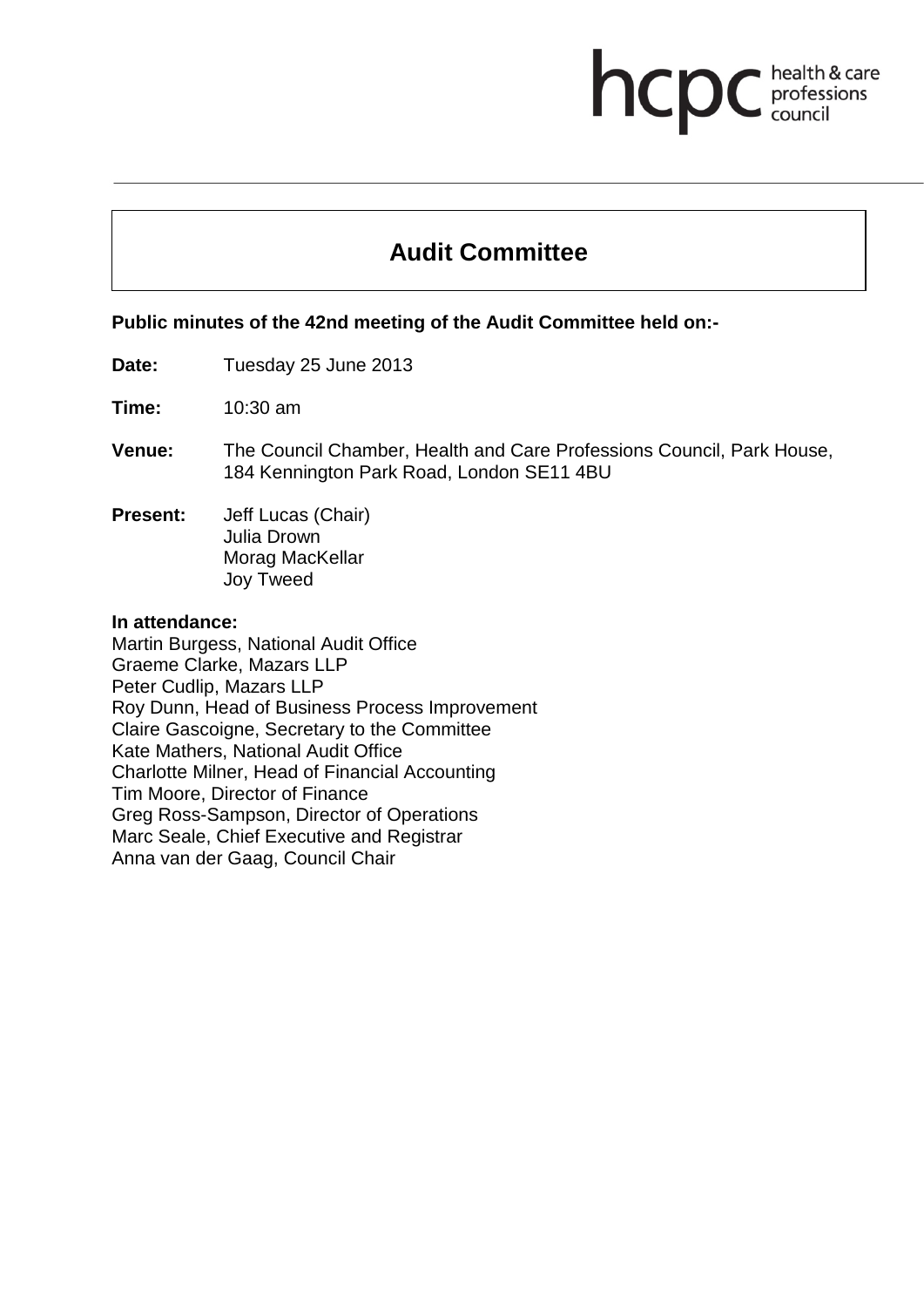### **Item 1.13/23 Apologies for absence**

1.1 There were no apologies for absence.

## **Item 2.13/24 Approval of agenda**

2.1 The Committee approved the agenda.

### **Item 3.13/25 Declarations of members' interests**

3.1 Members had no interests to declare in connection with the items on the agenda.

### **Item 4.13/26 Minutes of the Audit Committee meeting of 13 March 2013 (report ref: AUD 16/13)**

4.1 It was agreed that the public minutes of the  $41<sup>st</sup>$  meeting of the Audit Committee should be confirmed as a true record and signed by the Chair subject to item 10.4 being amended to end after the word successfully.

### **Item 5.13/27 Matters arising (report ref: AUD 17/13)**

- 5.1 The Committee received a paper to note from the Executive.
- 5.2 The Committee noted the actions list as agreed at the last meeting. It was noted that action 1 should read as complete having been presented to the Finance and Resources Committee of 18 June 2013.
- 5.3 It was agreed that item 4.1 formed an action on the Director of Finance. It was agreed that the timescale for this action would be September 2013.

#### **Item 6.13/28 Business Process Improvement report (report ref: AUD 18/13)**

- 6.1 The Committee received a report summarising business process improvement work.
- 6.2 The Committee noted the following points;
	- the BSI completed the final audit of the current three year cycle on 2 May 2013. The HCPC has been recommended for continued registration to ISO9001:2008;
	- the next information security training CBT package for all employees, has been selected. This will be rolled out over the summer;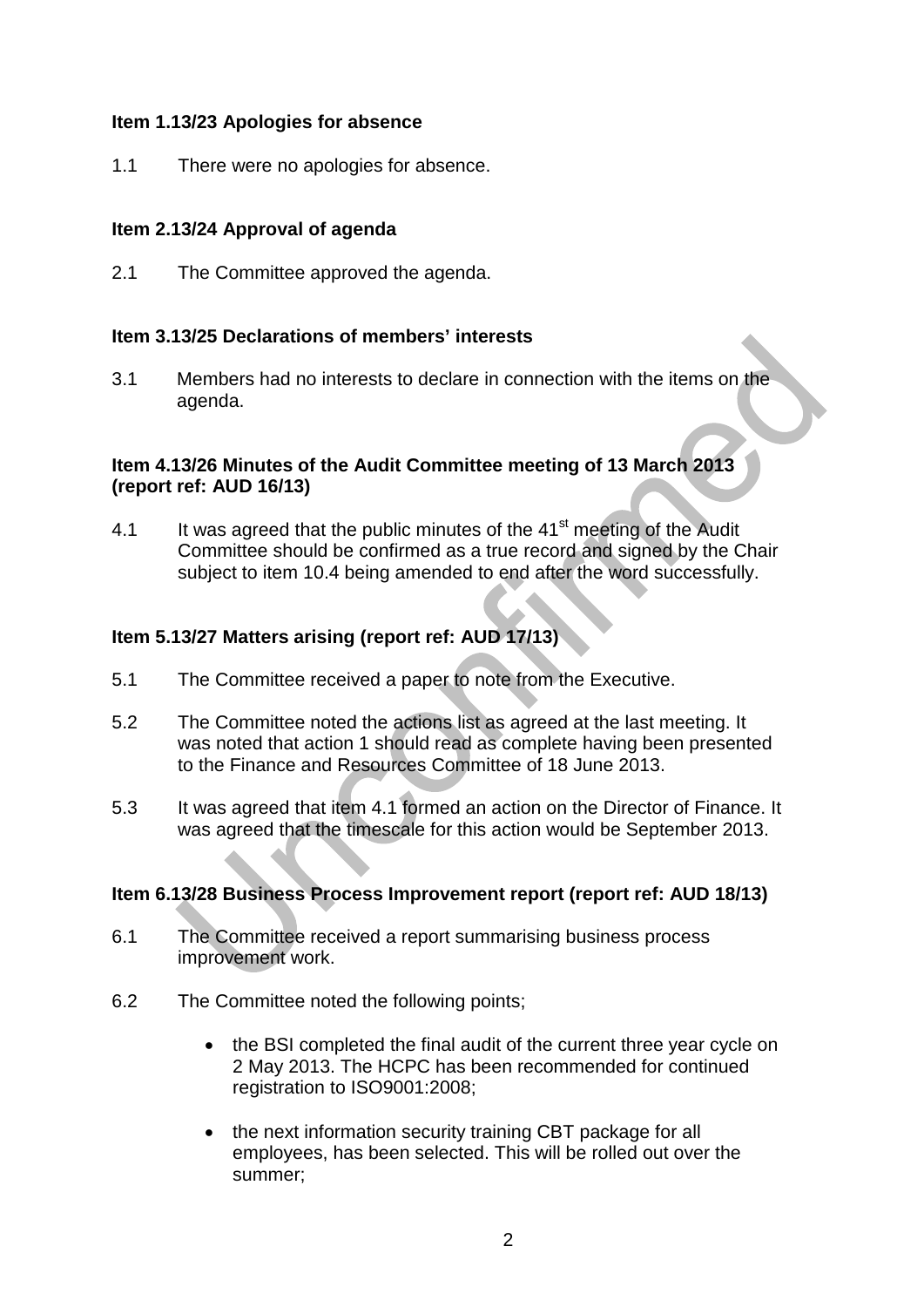- last year's CBT package will be reused to train Partners on information security after appropriate modifications;
- asset owners are currently contributing to the information assets register for HCPC. Threats and vulnerabilities are being examined; and
- legal advice has been sought regarding the retention of paper applications and renewal notices within the Registrations Department. Where an electronic or film copy of an application exists, the paper original will be securely destroyed.
- 6.3 The Committee discussed near miss reporting, as described on page 8 of the BSI report. It was noted that a summary of all such events will be presented to Council later in 2013. In addition, a detailed analysis of complaints received during 2012-13 will be presented in September, along with a replication of the report the Executive Management Team receives. This will enable Council to determine if current reporting is adequate.
- 6.4 The Committee discussed information security training for Council members. It was agreed that the new package should be extended to Council and Committee members in August.
- 6.5 The Committee noted that last year's information security training package will be applied to all HCPC Partners; there are currently approximately 600 Partners. The training includes a test of knowledge, which is recorded electronically so that follow up training can be provided where necessary.
- 6.6 The Committee noted that the HCPC will be working towards a more paperless system in order to support information security.
- 6.7 The Committee noted the report.

## **Item 7.13/29 Draft Annual Report and Accounts 2012-13 (report ref: AUD 19/13)**

- 7.1 The Committee received a paper from the Executive, containing the draft Annual Report and Accounts for the year ending 31 March 2013, for discussion/approval.
- 7.2 The Committee noted that the National Audit Office (NAO) had completed their audit and the annual report incorporated their feedback. It was noted that the audit had gone smoothly and no significant matters had been identified. The NAO completion report formed a later item on this agenda.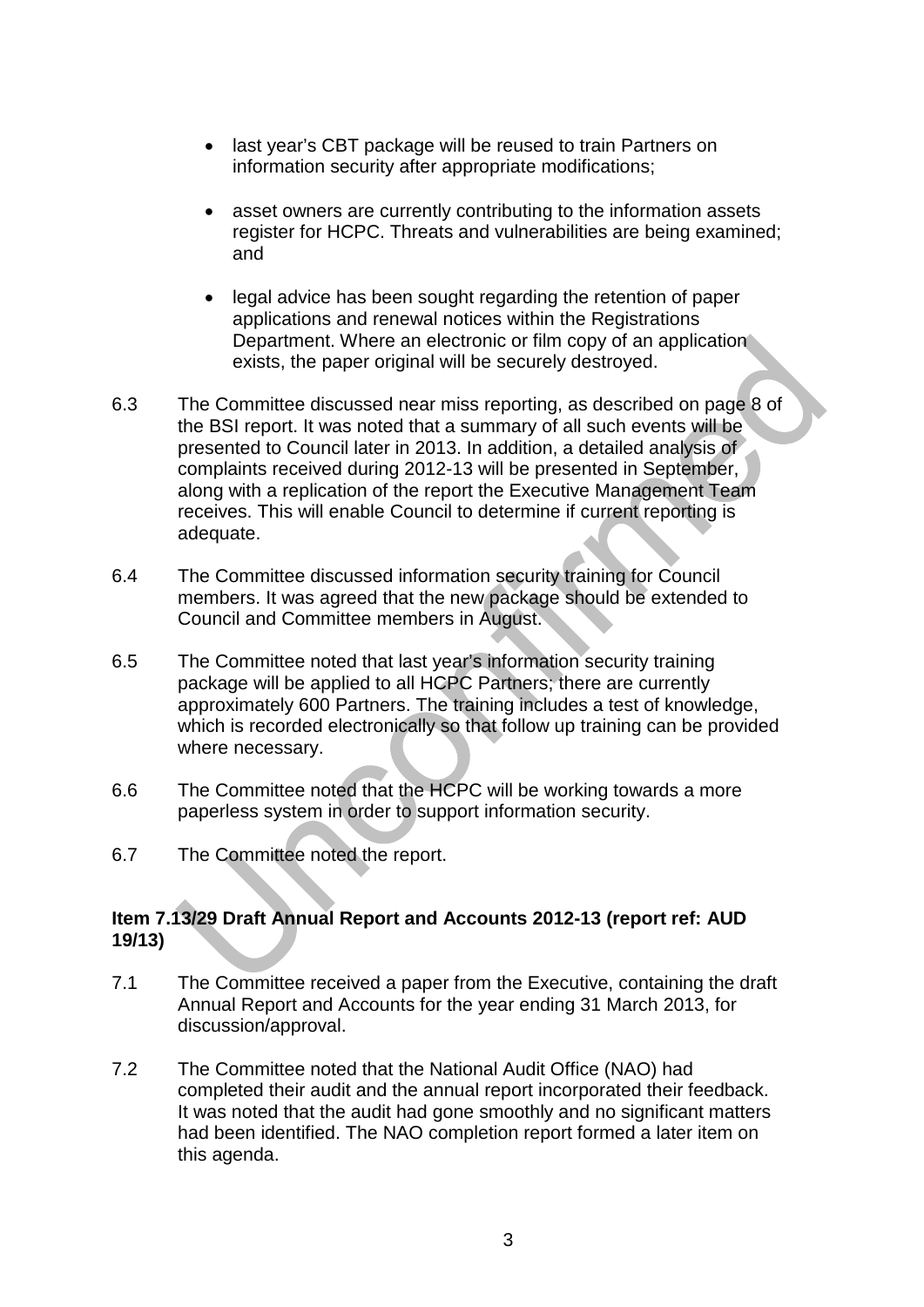- 7.3 The Committee noted that the draft Annual Report had been discussed by the Finance and Resources Committee at their meeting of 18 June 2013. At that meeting it had been agreed that the report would cross reference the Education and Fitness to Practise Annual Reports in the foreword.
- 7.4 The Committee agreed the following amendments to the report;
	- the joining dates of members Frank Burdett and Robert Templeton should read 2012 not 2013 in the Council membership table on page 10;
	- Eileen Thornton's fees on page 12 should read 'no fees charged' rather than a dash. The number of days should be inserted rather than a dash;
	- the double asterisk on page 5 should be removed and the paragraph below the table should outline the onboarding of Social Worker in England, as background to the increase in fee revenue and FtP allegations;
	- the sentence 'This resulted in an operating surplus for 2012–13 of £103K' on page 6 should be amended to 'An operating surplus for 2012–13 of £103K was achieved';
	- the reference to the Audit Committee reviewing the risk register and top 10 risks at each meeting on page 16, is incorrect and should be amended to twice a year; and
	- the language of the third bullet point of key risks addressed on page 18 should be amended to fit with the style of the other bullet points.
- 7.5 The Committee discussed the wording of the second to last paragraph on page 3 of the report. This related to the proposals for regulating adult social care workers in England. It was agreed that consensus supported the content of the paragraph.
- 7.6 The Committee agreed to recommend the Annual Report and Accounts to Council for approval subject to the amendments outlined in 7.4.

#### **Item 8.13/30 National Audit Office - Audit Completion Report 2012-13 (report ref: AUD 20/13)**

8.1 The Committee received a paper for discussion/approval from the Executive. The paper contained the National Audit Office report of audit findings for 2012-13.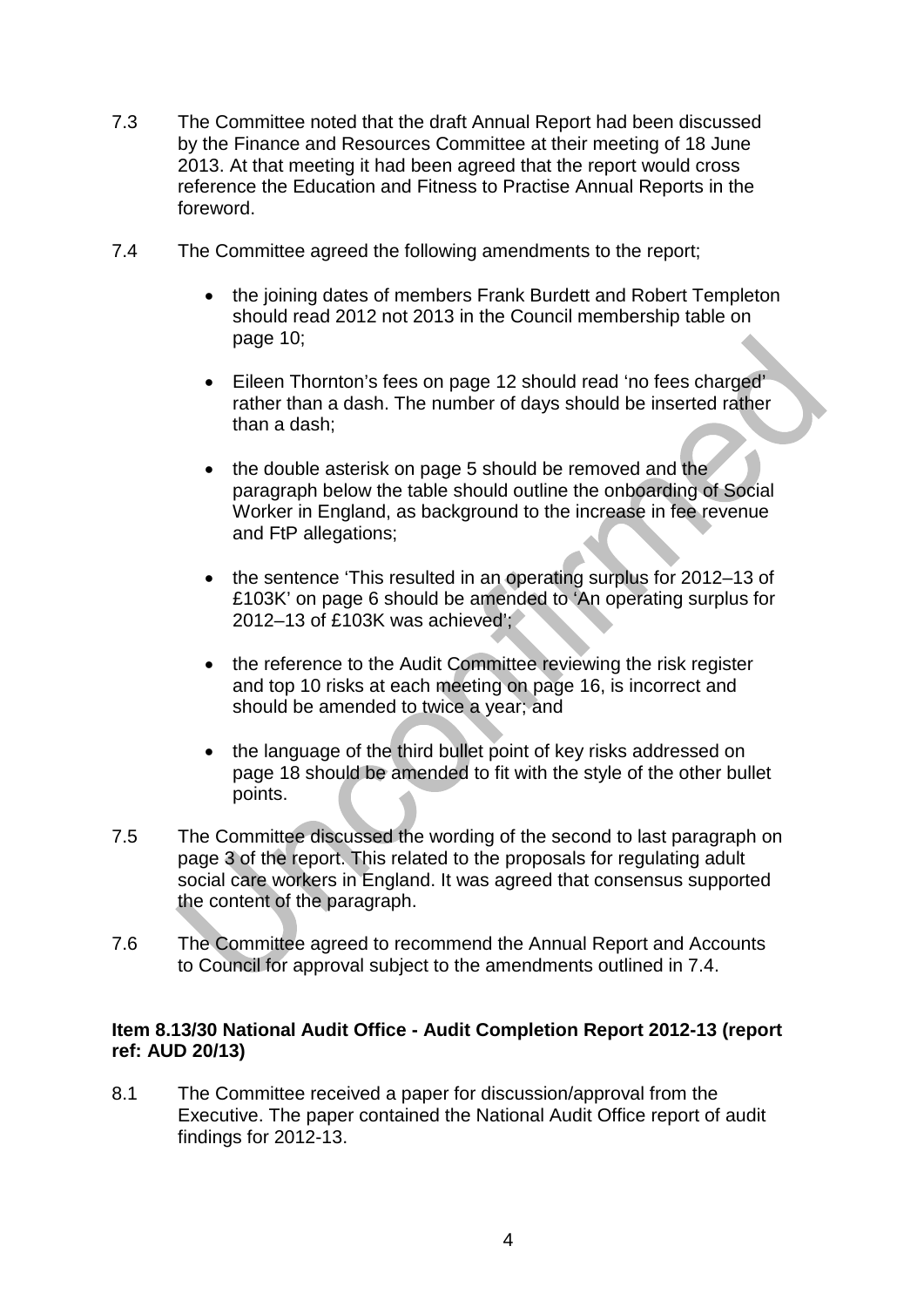- 8.2 The Committee noted that The Controller and Auditor General anticipates certifying the HCPC 2012-13 financial statements with an unqualified audit opinion, without modification. It was noted that a review of post balance sheet events and the completion of NAO internal review process were still to be completed.
- 8.3 The Committee noted the audit response, the findings and management's response to the significant risks of material misstatement identified in the audit planning report. These included
	- outsourcing of the payroll function;
	- procurement;
	- liability related to Flexiplan scheme;
	- the risk of fraud through management override of controls; and
	- revenue recognition.
- 8.4 The Committee noted that there were no findings relating to the above risks, with the exception of procurement. It was noted that the HCPC is still in the process of establishing the new procurement policy and that the recently appointed procurement manager is taking this work forward. The NAO will continue to monitor this process once the policy is agreed.
- 8.5 Other areas of audit emphasis were the Transfer of Regulatory Function from the General Social Care Council and the purchase of 186 Kennington Park Road. In relation to the transfer, the NAO considered that this new area of activity is properly controlled.
- 8.6 The Committee considered that the unadjusted misstatements, set out in the identified misstatements section, should not be corrected as the uncorrected misstatements have a nil impact on both net assets and the retained surplus and as such are not considered material.
- 8.7 The Committee noted that the NAO considered that the HCPC's conclusion in regards to the disclosure of Directors remuneration in line with FReM (as presented to the Finance and Resources Committee on 18 June 2013) is consistent with the NAO's understanding of the current HCPC management structure. It was recommended that this disclosure be reviewed each year.
- 8.8 The Committee discussed the FReM definition of 'Director' in relation to the HCPC Directors. It was noted that the Finance and Resources Committee of 18 June 2013 agreed that decision making is vested in the Council and that, therefore, there is no requirement under the FReM to disclose the remuneration of the HCPC Directors. It did however recommend to Council that anonymised disclosures by salary bands should be included in future reports.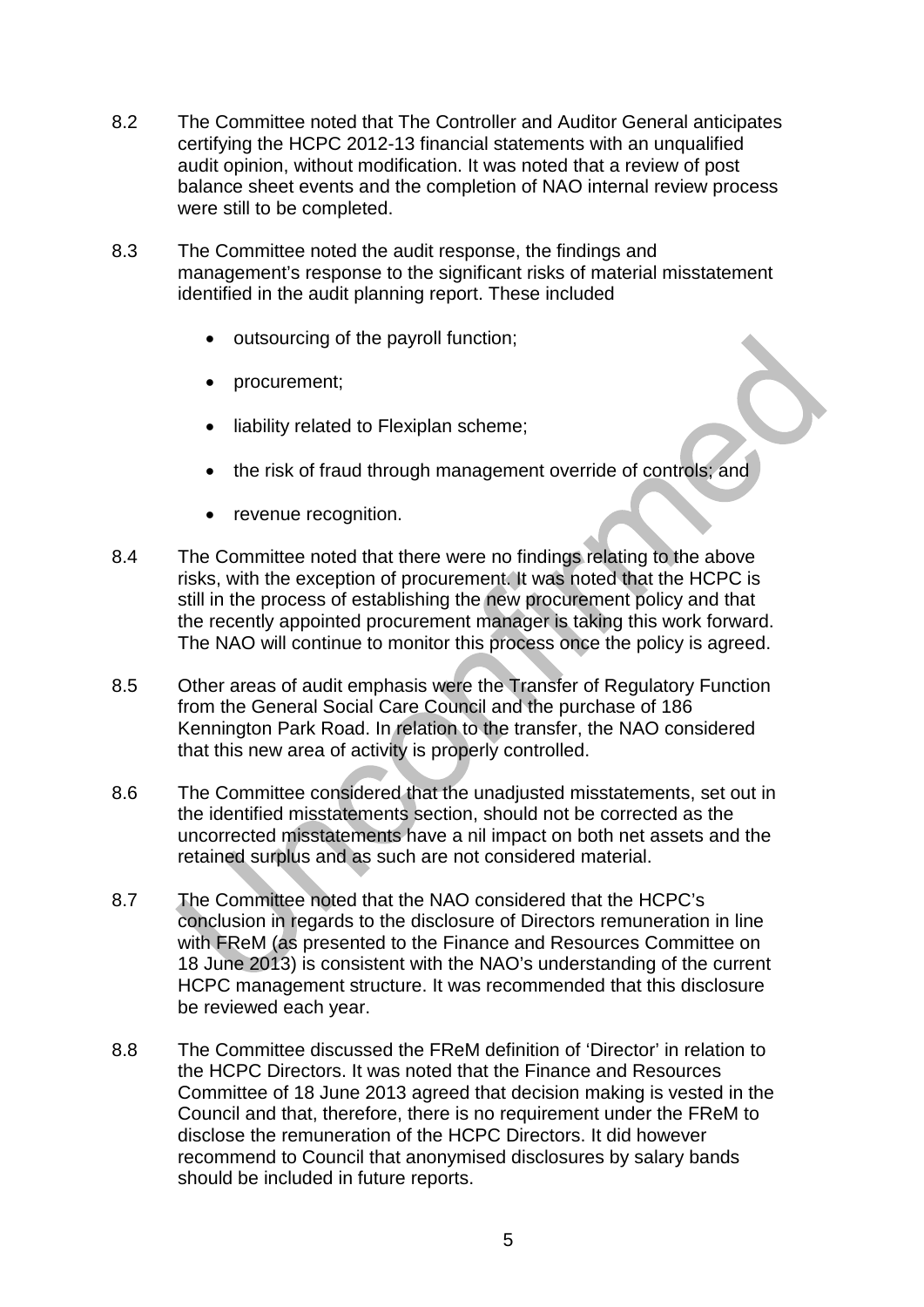- 8.9 The Committee discussed the influence of HCPC directors on the decision making of Council. Whilst there was agreement that the Council has the power to reject any proposal put to it by the Executive, there were some differences of opinion as to the level of influence the Executive held. It was noted that the paper presented to the Finance and Resources Committee, would be seen by Council at its 4 July 2013 meeting.
- 8.10 The Committee approved the report and agreed that it would be sent to Council as an item to note.

## **Item 9.13/31 Internal Audit Report – Bribery Act (report ref: AUD 21/13)**

- 9.1 The Committee received a paper for discussion/approval from the Executive. The paper contained an internal audit report covering the HCPC's high level framework to prevent the offering or payment of bribes by staff or associates of HCPC as well as the receipt of bribes.
- 9.2 The Committee noted that the review was undertaken using the contingency days in the internal audit strategy and operational plan.
- 9.3 The Committee noted Mazar's conclusion that the HCPC needs to take further action in order to achieve 'adequate procedures' in the anti-bribery control framework. An action plan was provided, accompanied by HCPC management comment on how it aims to implement the recommendations made.
- 9.4 The Committee requested that a timescale for the implementation of Partner training in the Bribery Act be provided.

**ACTION – Partner Manager** to report to the Committee on expected timescales for the implementation of Bribery Act training for Partners.

9.5 The Committee approved the report

#### **Item 10.13/32 Internal Audit Annual Report 2012-13 (report ref: AUD 22/13)**

- 10.1 The Committee received a paper for discussion/approval from the Executive, setting out Mazars internal audit work in 2012-13.
- 10.2 The Committee noted that Mazars had benchmarked the HCPC against a range of clients in both the public and private sectors. The Committee noted that the HCPC compared well against these other organisations and all the areas which had been reviewed had been rated as substantial assurance.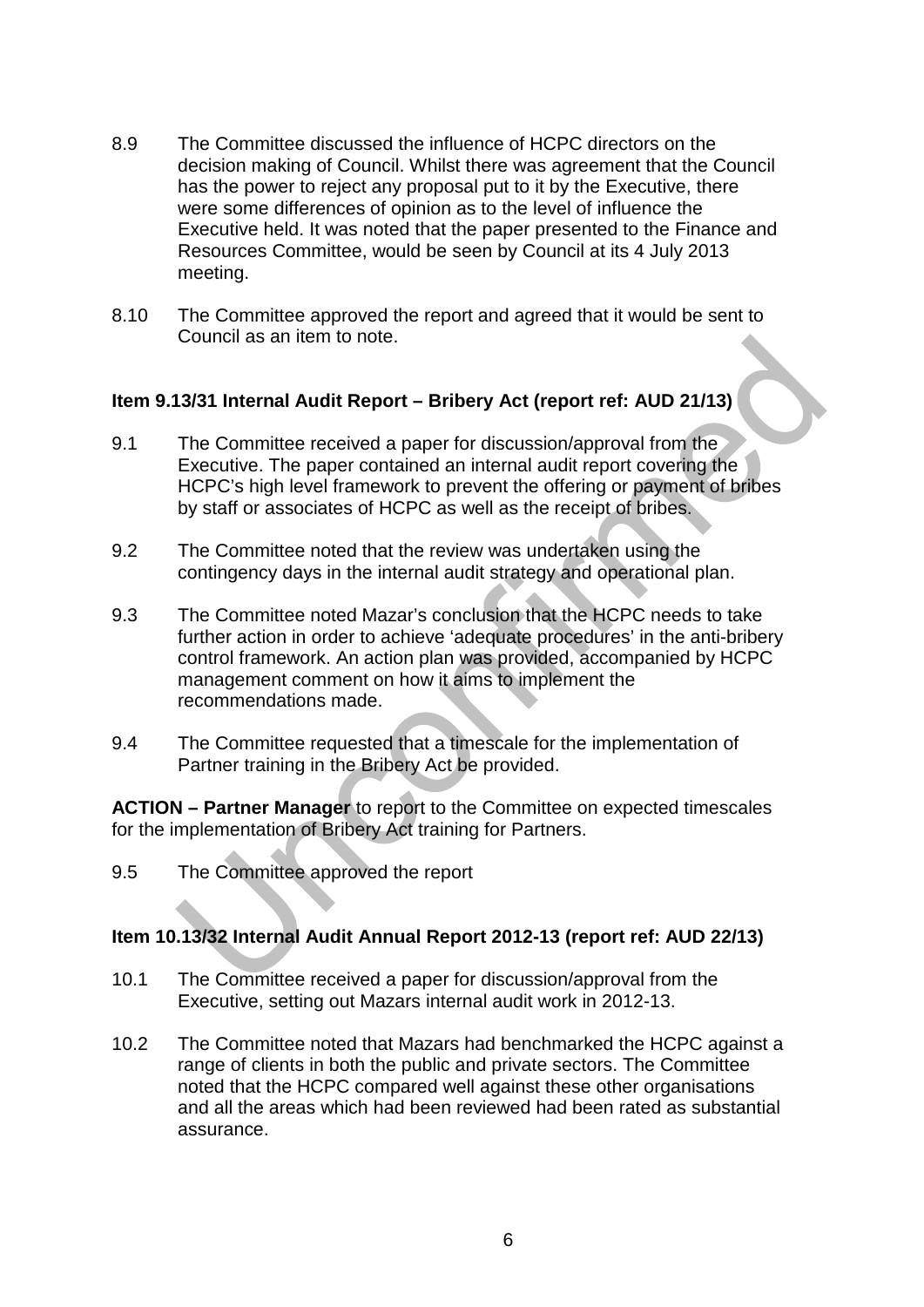- 10.3 The Committee noted that Mazars had concluded that HCPC's governance, risk management and internal control arrangements are generally adequate and effective. Certain weaknesses and exceptions were highlighted by its audit work, none of which were fundamental in nature.
- 10.4 The Committee noted that a follow up review of 22 recommendations made by Mazars during 2011-12 found that 13 had been implemented and seven recommendations are in the process of being implemented. All recommendations made during the year were accepted by Management.
- 10.5 The Committee discussed the implementation rate of recommendations made by Mazars. It was noted that the rate was around 85% which was considered good by Mazars. The Committee agreed that requiring an implementation percentage level would not be helpful and that the Committee monitors recommendation implementation in its tracker document.
- 10.6 The Committee approved the report.

### **Item 11.13/33 Internal Audit – review of recommendations (report ref: AUD 23/13)**

- 11.1 The Committee received a paper for discussion/approval from the Executive.
- 11.2 The Committee noted that there had been one report finalised since its last meeting. These related to the Bribery Act. This concludes the internal audit schedule for 2012/13.
- 11.3 It was noted that the timescales on pages 9, 10 and 11 should be October 2013, as other projects had taken priority. The IT Policy on page 3 will now be presented to Finance and Resources Committee in July 2013.

## **ACTION – Secretary to Committees** to amend timescales.

11.4 The Committee noted the report.

## **Item 12.13/34 Risk Presentations (report ref: AUD 24/13)**

- 12.1 The Committee received presentations on the risks owned by the Chief Executive, the Director of Standards and Policy and the Head of Business Process Improvement.
- 12.2 The Committee discussed the redevelopment of 186 Kennington Park Road. It was noted that this project did not appear as an item on the Chief Executive's risk register, as Major Projects had their own separate risk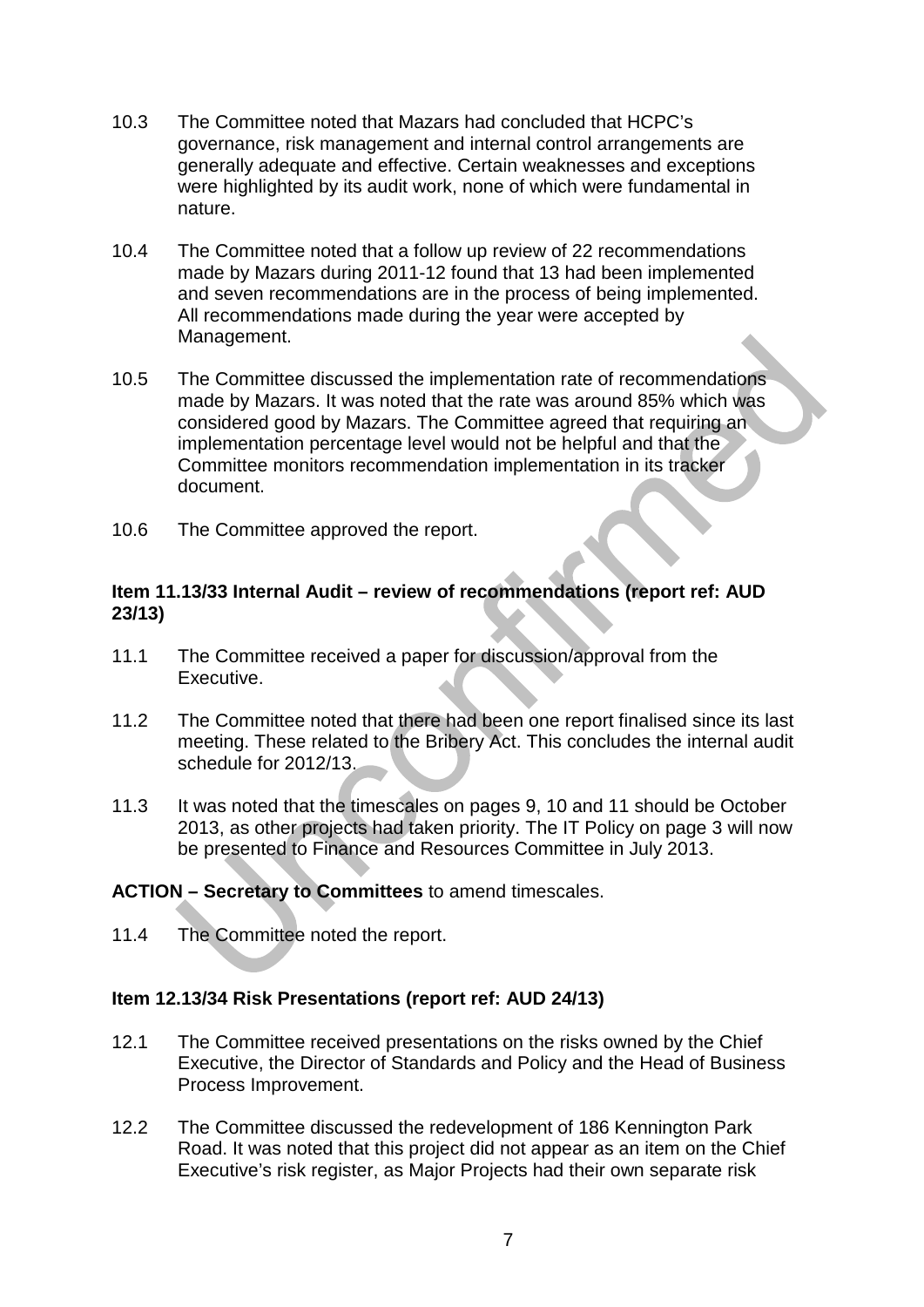registers. However, the Project was at an early scoping stage and approval for any expenditure had not yet been sought by the Finance and Resources Committee, so the current risk register for this Project was basic.

- 12.3 The Committee discussed how it would be updated on this project. It agreed that the reporting it received on the GSCC transfer project was comprehensive and that a similar approach would be welcomed for this Project.
- 12.4 The Committee discussed where it obtained its assurance about the HCPC's risks. It was noted in this case that an internal audit report on Project Management had been presented to the Committee in 2013. It was agreed that this issue would be discussed at the audit training session following the meeting. However, it was agreed that the Chief Executive would give a verbal update to Council on the new building project progress and the current utilisation of the building. In addition Council Members will be offered a tour of the building.

**ACTION – Chief Executive** to provide Council with a verbal update on the new building project progress at its meeting of 4 July.

- 12.5 It was agreed that the first mitigation for risk 1.5, loss of reputation, should be the quality of governance procedures.
- **ACTION – Business Process Improvement Manager** to amend risk 1.5.
- 12.6 The Committee thanked the Executive for the presentations.

#### **Item 13.13/35 Any other business**

13.1 There was no other business.

## **Item 14.13/36 Date and time of next meeting**

- 14.1 The next meeting would be held at 10.30 am on Tuesday 26 September 2013
- 14.2 Subsequent meetings would be held at 10.30 am on:

Tuesday 28 November 2013

## **Resolution**

The Committee agreed to adopt the following resolution: